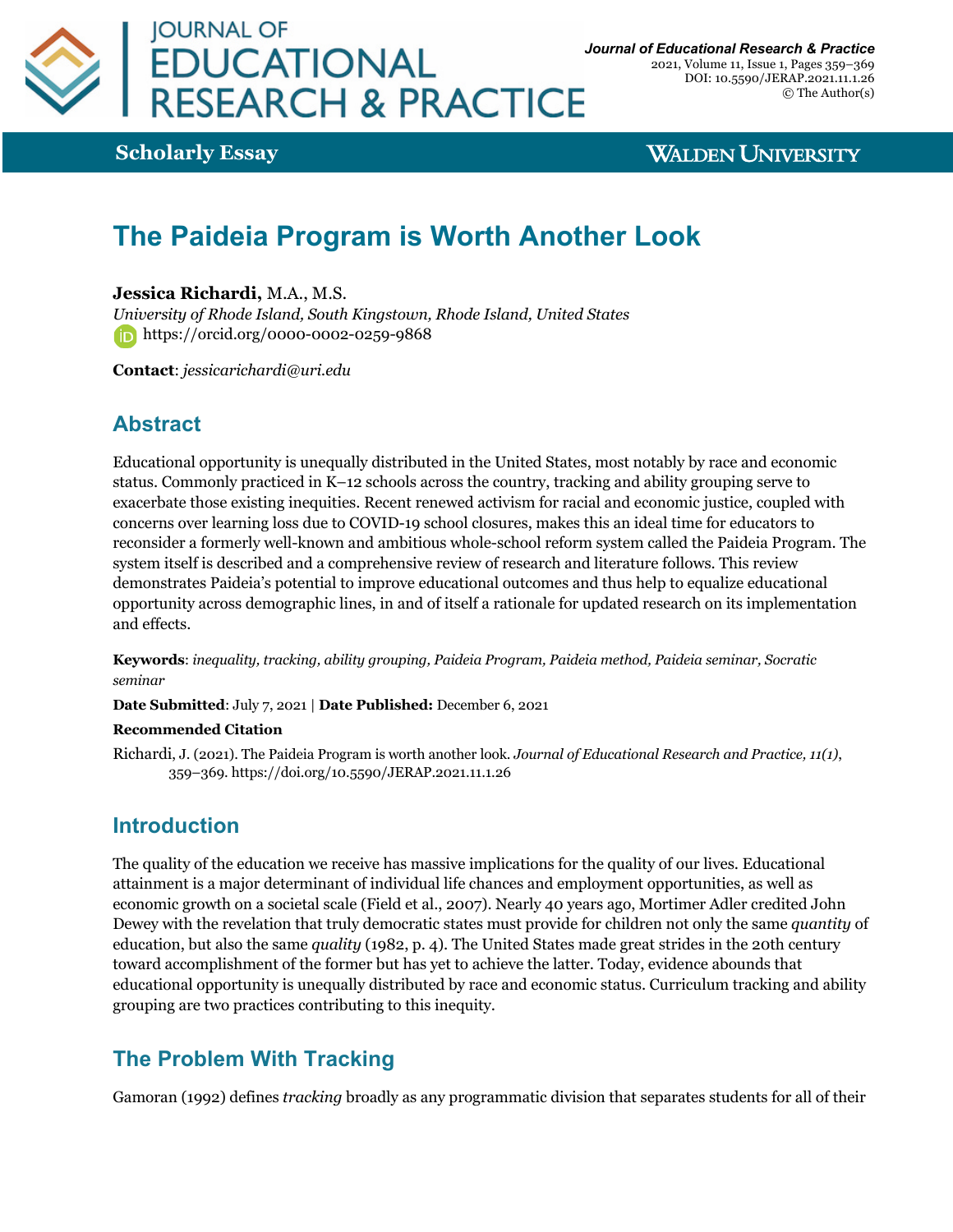academic subjects, whereas *ability grouping* might refer to a division within a particular subject or even among students in the same classroom. Curriculum tracks appropriate sequences of coursework for students who have been channelled into either college-preparatory, vocational, or general academic tracks (Oakes, 1986). Both tracking and ability grouping are intended to benefit students by allowing educators to better target instruction to their needs and to adjust pacing for students who learn at different rates (Gamoran, 2010; Legette, 2020). In fact, evidence gathered over decades has consistently shown that tracking is thoroughly inequitable, harmful to students, and ultimately unsupportable (Mathis, 2013, p.23).

Children are often tracked based solely upon teachers' gut estimates of their prior knowledge (Oakes, 2005). Students from low-income families, students of color, and English-learners are more likely to find themselves in lower-ability groups or slated for vocational curriculum (Callahan et al., 2010; Gamoran, 2010; Spring, 2016). Both ability grouping and curriculum tracking have been found to reproduce social inequities and to widen achievement gaps by race and class even as they fail to increase productivity (Gamoran, 2010). Teachers of lower-track courses provide instruction that is overall less rigorous and less engaging (Burris et al., 2008; Kanno & Kangas, 2014; Mathis, 2013; Northrop & Kelly, 2019) and tend to communicate lower expectations for behavior and achievement (Mayer et al., 2018). Reduced expectations can result in a diminution of student humanity and the imposition of a ceiling on their achievement—all without addressing the more systemic causes of their disadvantage (Rojas & Liou, 2017). Perhaps even more profoundly, classifying students by perceived ability influences how these children view themselves and their intellectual capacities and can ultimately lead to the (mis)shaping of their long-term goals (DeMarrais & LeCompte, 1999; Legette, 2020).

Calls and cases for detracking our schools have been made consistently for some time (see Burris & Garrity, 2008; Burris & Welner, 2005; Fierro, 2014; Mehan et al., 1994; Turner & Spain, 2020; Wheelock, 1992b, 1992a); yet, most U.S. schools still make use of tracking in one form or another (Loveless, 2013; Mayer et al., 2018). Whatever the reason for its persistence, the problem of tracking is one deserving of focus and a concerted effort by educational stakeholders to thoroughly examine alternative practices. The conflation of new activism for racial justice and concerns over learning loss due to COVID-19 school closures makes this an ideal time for educators, researchers, and policymakers to take another look at a whole-school reform system called the Paideia Program.

First devised and implemented in the early 1980s, the Paideia Program is grounded in a desire to provide the same rigorous quality of education to all students regardless of background or perceived ability. One of the program's best-known features is its principled avoidance of student tracking in all forms as a practice both inequitable and undemocratic. Paideia generated a buzz in the media and sustained interest through the 1990s, but investment in research on the program has waned despite the continued existence of approximately 100 Paideia schools across the nation (T. Roberts, personal communication, April 10, 2020). The purpose of this essay is to present a rationale for renewed research on the Paideia Program as a nontracked system of schooling through exploration of extant qualitative and quantitative studies.

### **The Paideia Program**

In 1979, renowned philosopher Mortimer Adler gathered leaders in education to form the Paideia Group. With the publication of *The Paideia Proposal* in 1982, *Paideia Problems and Possibilities* in 1983, and *The Paideia Program* the following year, Adler and his associates aroused a great deal of public interest in the potential of this reform program to improve pre-secondary schooling (Gabbard & Appleton, 2005). The Greek term paideia (παιδεία) refers to the rearing of a child, or else to the education and training they receive. It can also represent the knowledge, culture, and accomplishments achieved through that education (Liddell & Scott, 1986, p. 584). For Christians, the word takes on a slightly different meaning: The Association of Classical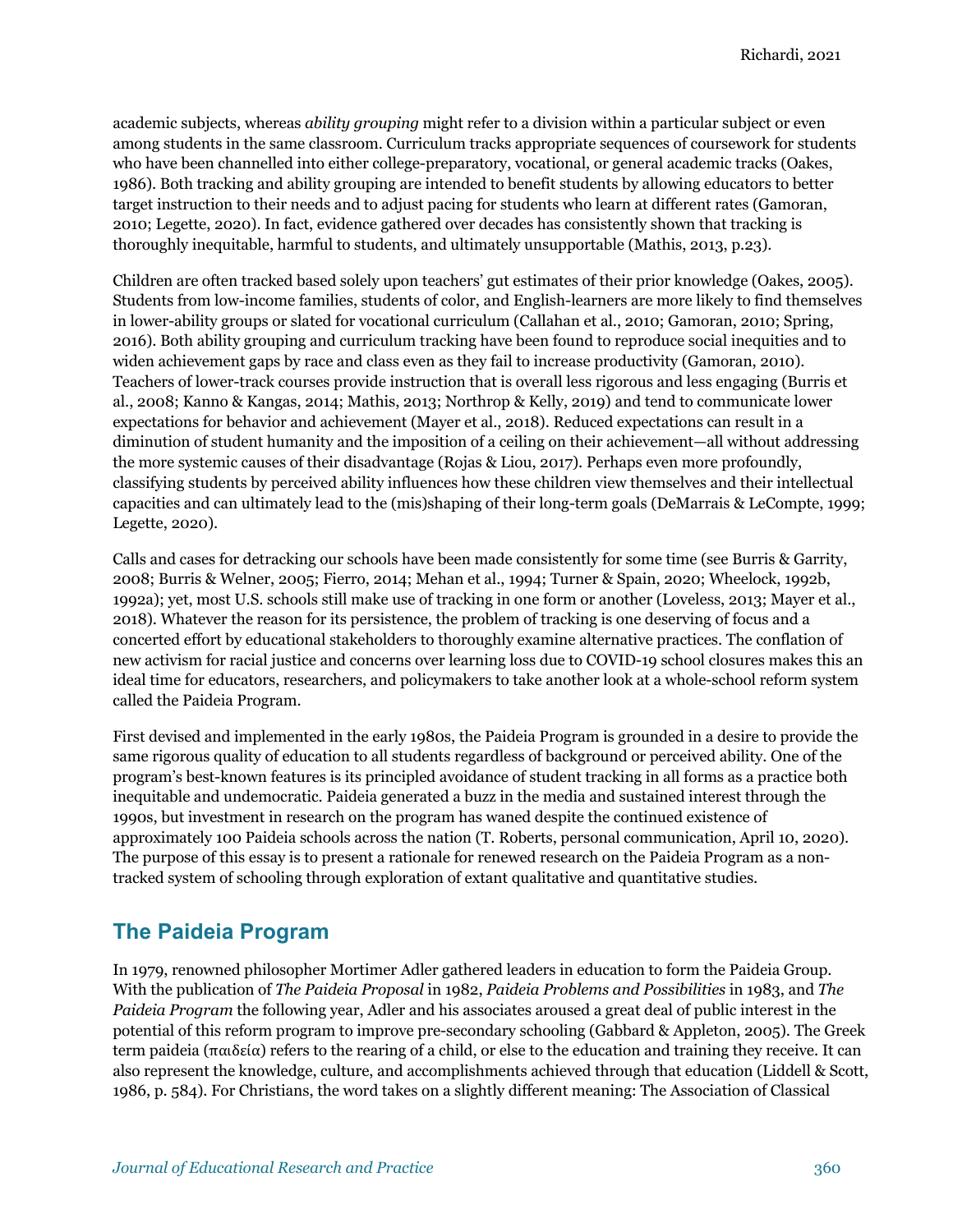Christian Schools (2020) explains paideia as the shaping of virtue and sharpening of reason in the young so that both are aligned with God's will (*What Is Paideia?*, 2020). We might define paideia generally as the education of children, bestowed to fortify both mind and character.

When he penned the first book, Adler's mission was to inspire radical reform in the area of public K–12 schooling to overcome the elitism entrenched within the system and to replace that system with one of excellent quality that is accessible to all children (Adler, 1984, p. 1). A major goal of the resulting comprehensive reform plan was equality of opportunity and the maximization of potential in all students (Lyon, 1988). Accordingly, rigorous curriculum and instruction are core components of the Paideia Program (Wang et al., 1998), and a Paideia classroom is said to be distinguished from more traditional learning environments by its intellectual rigor and egalitarianism (Roberts & Billings, 1999). Woods (2019) notes that Paideia classrooms are abuzz with pervasive conversation, rather than silent but for the stagnant lecturing of a teacher. The program also emphasizes high expectations for all students (Brazil, 1988; Ravitch et al., 1983; Roberts, 2001; Roberts & Billings, 1999; Wang et al., 1998), the prioritization of high academic expectations rendering it a foil to the setting of unequal and unevenly distributed resources and expectations within tracked systems.

In fact, Paideia takes a strong, principled stance against tracking, challenging the traditional notion that students must be grouped according to their ability (Berry et al., 1995, p. 5) and proposing a robust one-track liberal education for all. Mortimer Adler rejected the premise that some children are not educable in the liberal arts tradition, and it is this "undemocratic prejudice" that typically places children on narrower vocational tracks (Gabbard & Appleton, 2005; Adler, 1983, p. 7). Adler himself described Paideia instruction as "general, not specialized; liberal, not vocational; humanistic, not technical" (1984, p. 6). Ultimately, the goal of a Paideia education is to prepare graduates to earn a decent living, to participate meaningfully and judiciously as citizens of a democracy, and to live intelligently and responsibly, allowing one to "enjoy as fully as possible all the goods that make a human life as good as it can be" (Adler, 1983, p. 18). By definition, a program too narrowly focused on any one subject or skill is not adequately equipped to deliver success so broadly distributed across one's lifetime.

The Paideia Program is built upon three modes of teaching, often represented as columns or pillars in the literature. The first, didactic instruction, is intended to help students acquire basic and organized knowledge in various subjects; ideally, a teacher spends no more than 20% of class time in this mode (Roberts & Billing, 1999). Didactic instruction in a given unit is to be followed by a period of coaching by the teacher, a practice intended to aid students in the development of intellectual skills (i.e., learning to learn). The third mode, Socratic questioning, guides students toward greater understandings and new insights through active and vigorous discussion (Adler, 1984, pp. 7–9; Roberts & Billings, 1999). The modes are complementary, and the Paideia teacher uses all three whenever appropriate to guide students through integrated units of study (Roberts & Billings, 1999, p. 6). As expert facilitators of learning both across disciplines and within their specific subjects, expectations of Paideia teachers are extremely high (Woods, 2019).

Though itemization of the philosophical and ethical objections to Adler's work lies outside the purview of this essay, it is at this point I wish to recognize that much ink has been spilled in legitimate debate and discussion of Adler's advocacy of the Western literary canon and his contention that a liberal arts education is best for all students. Of course, it is extremely important to examine the philosophical underpinnings and ethical implications of any and all educational programs; at some stage of their decision making, administrators considering the introduction of Paideia methods in their schools should avail themselves of the opinions and analyses of those who argue against the use of Paideia, if only to gain a clearer view of the program as a whole. The purpose of the review is not to lobby administrators, however, or even to defend Paideia's honor on philosophical or ethical grounds but rather to encourage educational researchers to conduct further study on implementation procedures and outcomes among schools that have already committed to the program.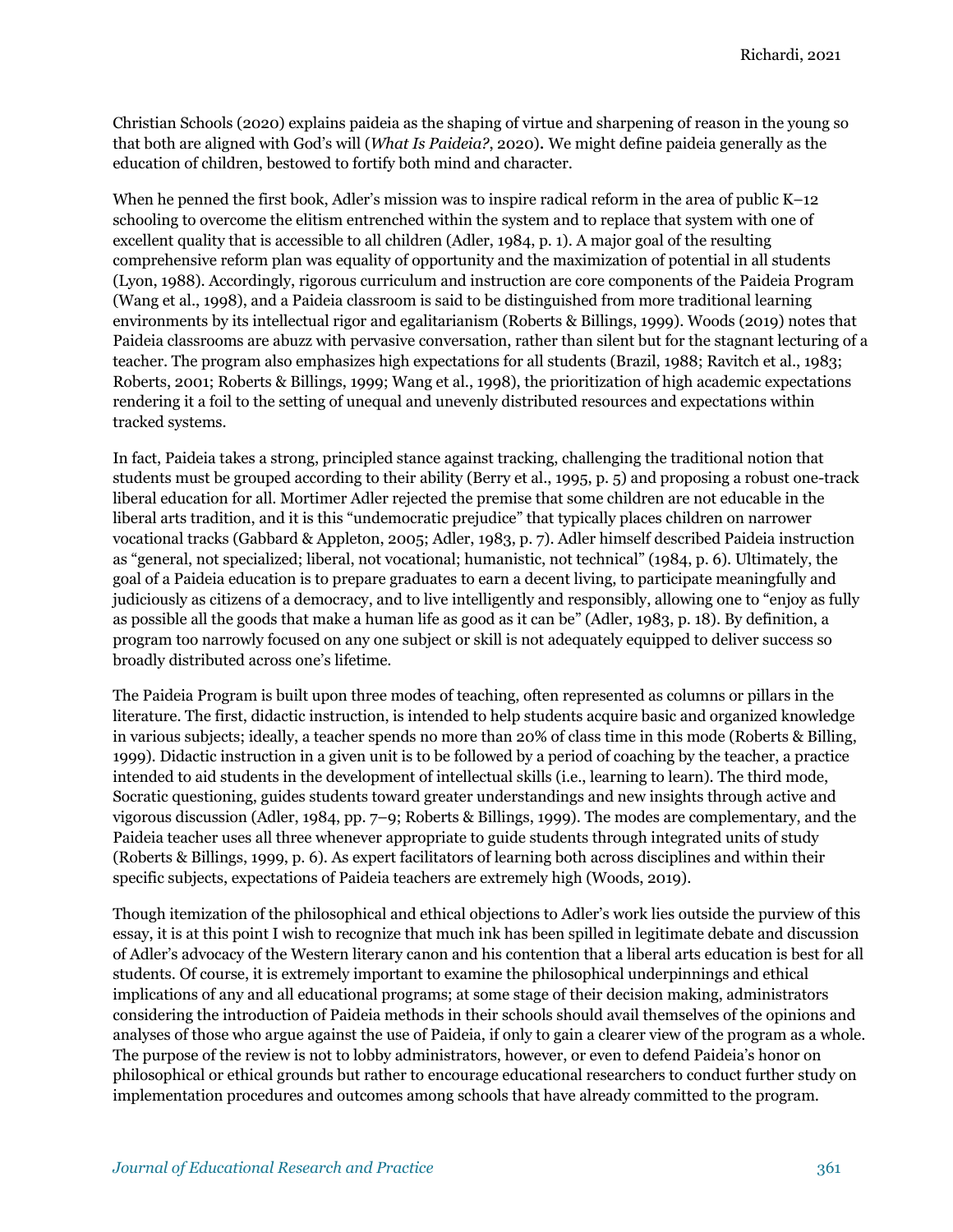#### **A Review of Paideia and Related Studies**

In the early 1980s, a member of Chattanooga's (TN) philanthropic Lyndhurst Foundation became inspired by the principles in Adler's *Paideia Proposal* and began organizing for reform; evening meetings (attended by local parents and civic and business leaders) led eventually to a decision by Chattanooga's Board of Education to adopt the Paideia Program in district schools (Wheelock, 1994). A number of studies arose from the transition and implementation effort. Paideia in Chattanooga garnered incredible local interest, and soon after its inception saw snowballing parent demand for the expansion of the program (Gettys & Wheelock, 1994). In an analysis of the professional development undertaken to support the Paideia rollout, Gettys and Holt (1993) remark upon the fervor it fueled in the community: "Word of mouth advertising for these schools made them the most sought after public schools in Chattanooga with parents camping out to submit their child's application" (p. 7).

A comprehensive report compiled by Barnett Berry et al. (1995) covers a wide range of topics relating to the introduction of Paideia principles and methods in Chattanooga, including the decision to expand the reform efforts after the Chattanooga School for the Arts and Sciences and, later, the Chattanooga School for the Liberal Arts, demonstrated ample evidence of Paideia's success (Berry et al., 1995, p. 19). Comments of students at the School for the Arts show they favored the egalitarian format of classroom activities, observing that "it's not just teachers talking" and "teachers do not go through the same routine day in and day out" (Berry et al., 1995, p. 17).

In "Chattanooga's Paideia Schools: A Single Track for All—And It's Working," Wheelock (1994) discusses the gains made by the Chattanooga School for the Arts and Sciences, citing the percentage of graduates who'd gone on to attend 4-year colleges and 2-year programs; the notably high daily attendance; the number of National Merit finalists and semifinalists; and high grade point averages (p. 88). Hart (1989) remarks upon the relatively high test scores at CSAS after its first year of operation; in fact, they were the highest in the city (p. 172). In addition, Wheelock (1994) lists a number of "enabling conditions" for achievement established in the city's schools after the Paideia rollout, including widespread access to rigorous; single-track liberal arts curriculum; assignments that support independent thinking; and student evaluations focused on individual progress rather than comparisons or rankings (pp. 88–89). Polite and Adams (1996) examined the seminar experiences of students and teachers engaged in Socratic/Paideia Seminars in a Chattanooga middle school via interviews, observations, and document analysis, finding that the seminars were a viable means to improving cognitive and social development of middle-school aged students.

Outside Chattanooga, the Paideia Program resulted in positive change for many schools and untold numbers of students. Brazil (1988) penned a sweeping report of the first year's implementation of Paideia in a Chicago high school. While the participating researchers were unable to analyze student scores on the citywide Test of Achievement and Proficiency (TAP), Brazil reports that failure rates in reading, math, and social studies declined for Paideia students (which, he notes, ran contrary to expectations given the rigorous nature of the Paideia curriculum). Surveys revealed other positive changes, such as more active classroom discussions and improved student behavior, while students and teachers found the program both "challenging and rewarding" (Brazil, 1988, p. 150). Also reporting in Chicago, Wallace (1993) presented a slew of positive impacts on schools and students participating in the Paideia Program, including better attendance, a greater percentage of students scoring above the bottom quartile on TAP, lower failure rates across disciplines, and improved attitudes toward teachers (Wang et al., 1998, pp. 64–65).

Arambula-Greenfield and Gohn (2004) describe the effects of the Paideia Program over a 15-year period at a Midwestern inner-city middle school. Students smashed through district and state test averages, and disciplinary actions fell to less than half the district's rate. Former students reported great satisfaction with their experience at the school and credited the highly structured program with preparing them for lifelong learning. In a study of Paideia students' perceptions of the program and the quality of their learning, Heipp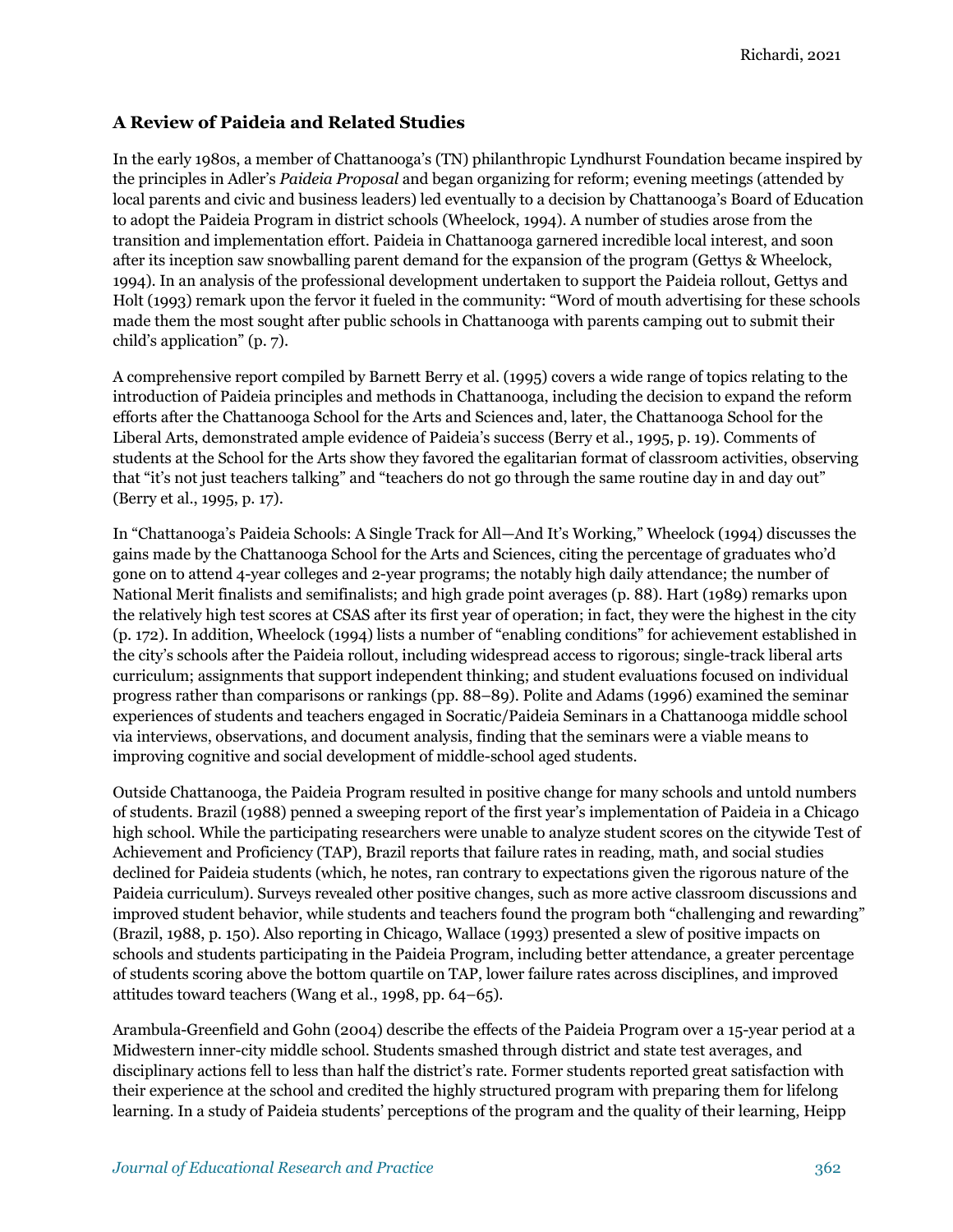and Huffman (1994) found that students regarded Paideia favorably, noting especially their enjoyment of the seminars and the nature of their relationships with teachers (p. 209). Students highlighted the efficacy of the Paideia Seminar to increase their understanding, appreciation for its encouragement of social interaction, and the gratifying challenges inherent in confronting ideas in opposition to one's own views (p. 211). They also felt their teachers displayed genuine interest in their well-being and presented academic concepts in authentic ways (p. 212).

After 2 years of successful Paideia teaching, the principal of an Oakland, California high school remarked: "To say that *The Paideia Proposal* has proved successful is an understatement. The students' enthusiasm and awakening to learning which results from the opportunity to participate actively in their own learning is overwhelming" (Adler, 1983, p. 108). More recently, a California journalist credited the Paideia Program with building Oakland Technical High School into the best public school in the city (Tsai, 2017). Based on an ethnographic study of four schools in their third year of Paideia implementation, Hart (1989) suggested that the Paideia Program improved student ability to effectively discuss challenging literature and adequately support their opinions. Additional positive outcomes across the participating schools included greater unification of faculty; reduction of tracking and ability grouping; increased student engagement; and improvement in the attitudes of both teachers and students.

A number of studies have been conducted on the specific effects of the Paideia Seminar, a type of Socratic seminar and one of the distinctive features of the Paideia Program. Socratic seminars are discursive learning activities modeled on Socrates' method of teaching through questioning; the goals are to enhance the students' ability to think critically, articulate values clearly, and to resolve intellectual conflict (Polite & Adams, 1996, p. 1). Socratic seminars place learning in the hands of students themselves, supporting them as they "find, articulate, and develop their 'voice'" (Ball & Brewer, 2000, p. 3). Ball and Brewer credit the seminar with building classroom community, fostering knowledge connections, improving communication skills, and providing students with a sense of autonomy.

Unlike discussions in traditional classroom environments, Socratic seminars of the type taught in Paideia classrooms feature conversations that support divergent thinking (Lambright, 1995), as well as critical thinking (Teagle, 1987). Powered by student voices, the Paideia Seminar "reflect[s] theoretical assumptions of the sociocultural nature of speech and of egalitarianism associated with dialogic discussion" (Billings & Fitzgerald, 2002, p. 910). The National Paideia Center itself defines its Paideia Seminar as a "collaborative intellectual dialogue facilitated with open-ended questions" about a given text, where learning objectives include the acquisition of both intellectual and social skills (National Paideia Center, n.d.).

Arnold et al. (1988) describe the execution of Paideia Seminars in a North Carolina district. Authors witnessed students "gaining deeper understanding of literature" and displaying "heightened interest in reading and writing;" they asserted that their students were learning to think more critically and had developed higherorder thinking skills (Arnold et al., 1988, p. 48). The authors highlight two student comments to demonstrate their favorable opinion of the seminar format: "I like the seminars because you can… go on an adventure with your book;" and "you can have any opinion you want" (Arnold et al., 1988, p. 48). In another North Carolina study, Chesser et al. (1997) found that the number of 8th graders scoring a 2.5 or above (on a 4.0 scale) on a North Carolina state writing test rose 20.7% over a 3-year period of Paideia implementation; the number of minoritized students scoring in that same range rose 28.5% (Chesser et al., p. 40). This is an especially encouraging finding in terms of closing racial- and class-based achievement gaps.

Davies and Sinclair (2014) enacted a quasi-experimental study of the Socratic method employed by the Paideia Program across six schools in New Zealand, classifying interactions during discussions by participant and type. They found that verbal interactions during Paideia Seminars were predominantly student initiated, while teacher-initiated interactions were more common in traditional classroom discussions; also, the Paideia discussions were both deeper and more complex. Davies and Sinclair conclude that the provision of autonomy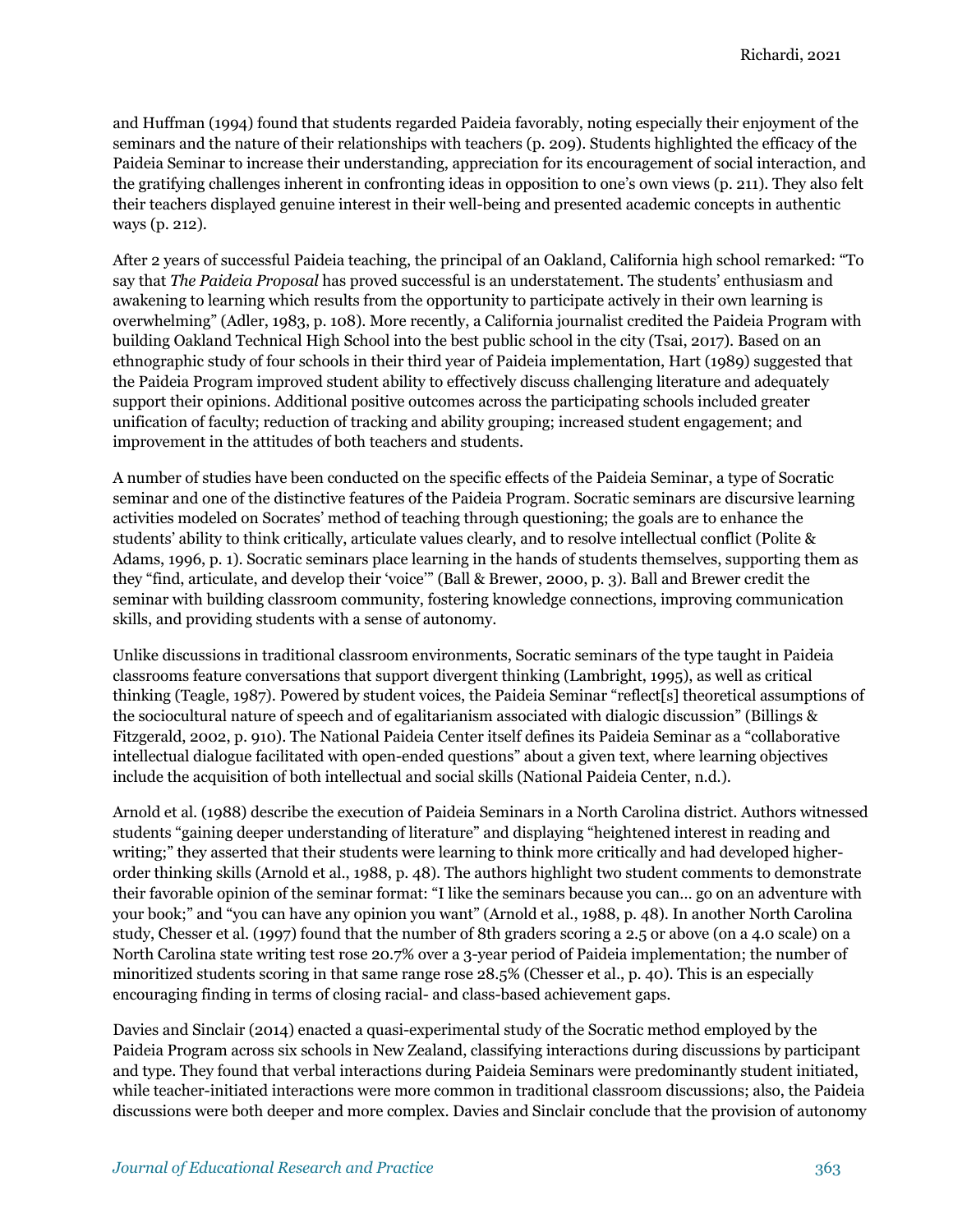to students and the imperative to provide justification for statements of opinion are educational goals worth pursuing. Indeed, the power of dialogic discussion, as opposed to "teacher-fronted" discussion, is that it includes the voices of all group members, interacting freely as they facilitate meaning-making and participate in shared decisions about the value of various types of knowledge (Billings & Fitzgerald, 2002, p. 908).

In a study of translanguaged Paideia Seminars, Hamm (2018) recognizes the potential of the format to engage English-learners in critical discussions and to foster equitable dialogic opportunity. She recommends the use of the Paideia Seminar to ensure that English-learner voices are heard in the classroom—ultimately leading to the enrichment of cultural perspectives and the inclusion of viewpoints that would otherwise go unexamined (Hamm, 2018, p. 50). Similarly, Paredes (2017) recommends the adoption of the Paideia Seminar in dual language classrooms, despite challenges of implementation, due to the importance of authentic peer interactions and the sheer enjoyment expressed by the students in sharing their views. Awada and Ghaith (2018) studied the effects of the Paideia Seminar on reading comprehension and reading anxiety among English-learners in Lebanon, finding that the seminar experience improved reading comprehension more effectively than traditional reading instruction; it also improved learners' attitude toward the learning process by decreasing the anxiety spurred by the prospect of reading English texts. A 2020 doctoral dissertation involving application of the iReady reading assessment lends credence to the position that Paideia Seminars improve reading comprehension (Maxwell, 2020). Robinson (2006) explains that the Paideia Seminar's recursive dialogic process is able to improve student synthesis of focus texts while providing a "natural and motivating environment" for the practice of complex reading skills and the exercise of higher-level thinking.

Indications abound of the potential for Adler's Paideia Program to positively impact the educational experiences of K–12 students, while objections to the program argued on purely philosophical grounds necessarily fail to present empirical evidence of either impotence or harm. Indeed, Paideia's potential cannot be doubted, but potential alone is not enough (in most districts) to support the adoption of a reform program that does away with the long-standing practice of curriculum tracking. There is a great deal more work to be done in terms of exploring the actual effects of the Paideia Method on student achievement and students' relationship with schooling. It is to this future work we will now briefly turn.

## **Suggestions for Future Research**

Quantitative studies are needed to determine the real impact of Paideia on academic achievement across various disciplines in elementary, middle, and high schools, in various socio-economic contexts, and with consideration for possible confounding variables. Quantitative results would speak to the Paideia Program's ability to mitigate opportunity disparities by race and class via its rigorous, one-track curriculum and three core teaching modes. Inconclusive results in studies of Paideia's effect on critical thinking skills stemming from inadequate evaluation tools (Dreyden et al., 1991; MacPhail-Wilcox et al., 1990; Shepard, 1998) invites more quantitative work in the areas of both critical thinking development and program evaluation in Paideia schools. Mixed methods research might tie the stuff of quantitative studies to students' and teachers' lived experiences of the program. More purely qualitative work to meaningfully highlight Paideia student perspectives is needed, as well (Heipp & Huffman, 1994). Brazil (1988) expressed a desire to understand Paideia's effect on student self-esteem and attitudes toward school and toward learning in general. Such research would be a welcome addition to the literature, as would any exploration of Paideia's impact on student motivation, self-efficacy, self-regulating strategies, or social skill development. Work to situate Paideia's principles and methods within established bodies of pedagogical theory, along with more and comprehensive analyses of barriers to Paideia implementation (e.g., cost and training requirements), would be useful to stakeholders considering the adoption of the program (see Gettys & Holt, 1993; Schaffer et al., 1997; Stringfield et al., 1997).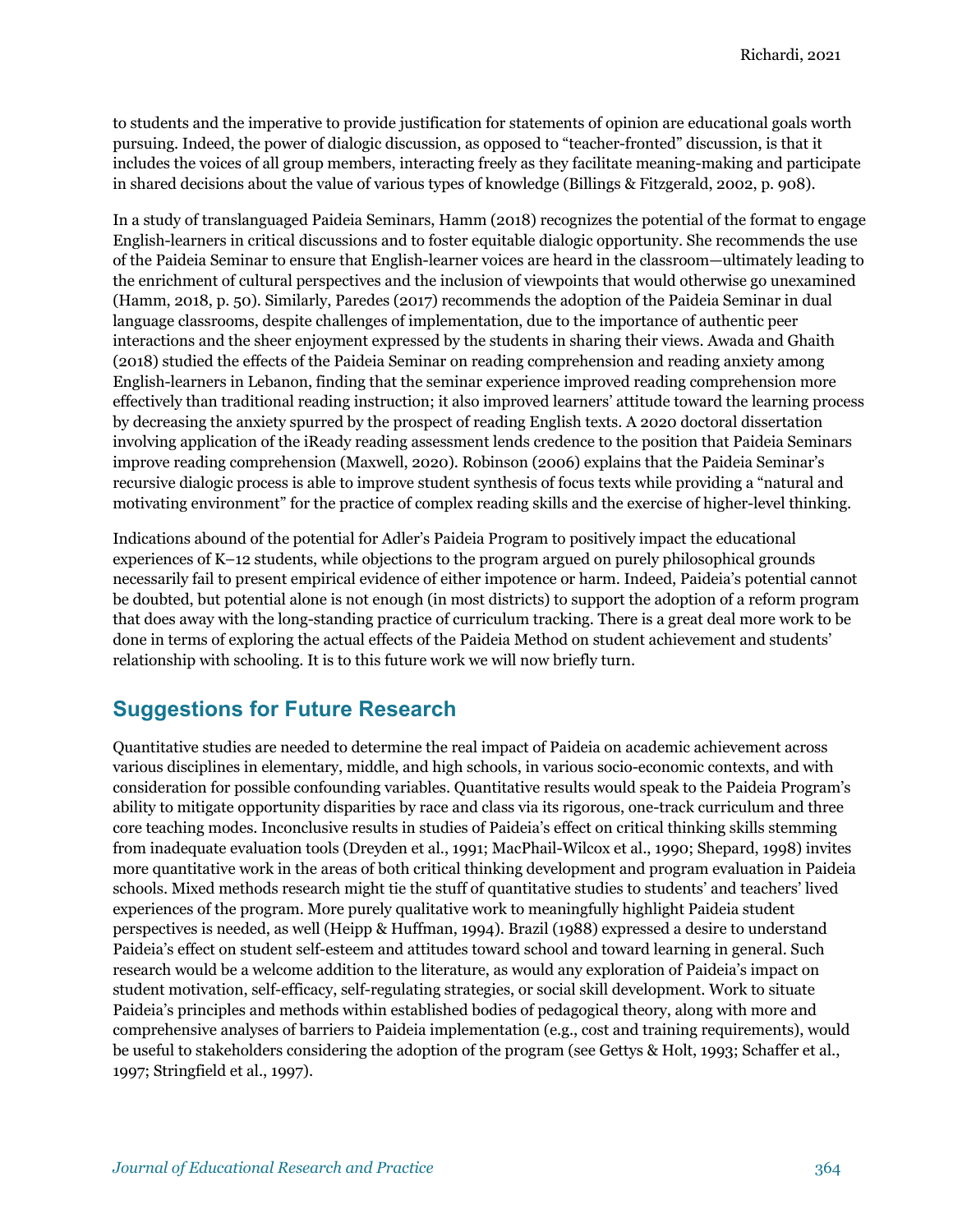## **Conclusion**

There is still much to learn about the Paideia Program, and it has not been my purpose to advocate for its widespread implementation until we understand its effects more fully. I would argue instead that extant evidence demonstrates its great potential and demands our renewed attention as researchers. It is a fact that racial and class inequalities permeate the American education system, and well established that curricular tracking and ability grouping can and do perpetuate those inequalities. In and of itself, the Paideia Program's democratic stance against tracking warrants a collective look in its direction. What's more, Paideia represents a step toward fulfillment of the promise of democracy articulated by Dewey and reiterated by Adler: A true democracy demands excellence and equality of education for all children. Regardless of background or perceived ability, students deserve to be held to the same rigorous standards, to achieve at the highest level of their capacity, and to reap the benefits of a quality K–12 education for the remainder of their lives. As researchers, we ought to leave no stone unturned in search of a program that might deliver on those outcomes! Thus, it is time to direct our efforts as researchers, once again, toward investigation of a program that was established 40 years ago with those very outcomes as its primary goals.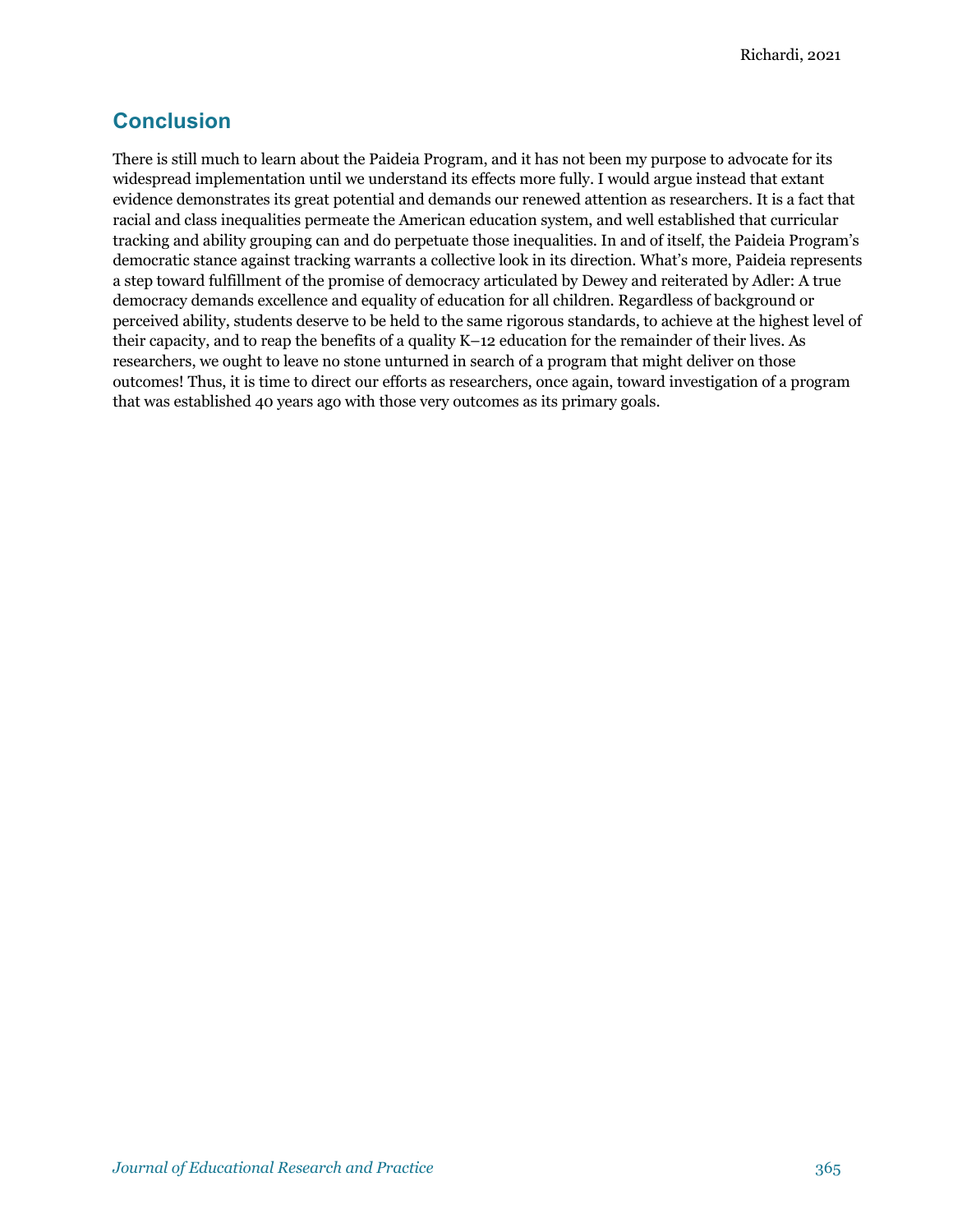#### **References**

- Adler, M. J. (1983). *Paideia problems and possibilities: A consideration of questions raised by the Paideia proposal.* Collier Macmillan.
- Adler, M. J. (1984). *The Paideia program: An educational syllabus*. Macmillan.
- Arambula-Greenfield, T., & Gohn, A. J. (2004). "The best education for the best is the best education for all." *Middle School Journal*, *35*(5), 12–21. https://doi.org/10.1080/00940771.2004.11461445
- Arnold, G., Hart, A., & Campbell, K. (1988). Introducing the Wednesday revolution. *Educational Leadership, 45*(7), 48.
- Association of Classical Christian Schools. (2020). *What is* Paideia? https://classicalchristian.org/what-ispaideia/
- Awada, G. M., & Ghaith, G. M. (2018). Effect of the Paideia seminar on the comprehension of poetry and reading anxiety. *Reading Psychology, 39*(1), 69–89. https://doi.org/10.1080/02702711.2017.1382406
- Ball, W. H., & Brewer, P. (2000). *Socratic seminars in the block*. Eye on Education.
- Berry, B., Frazier, H., Graham, P. A., Lewis, A., Norton, J., Taylor, M. & Walker, R. (1995). *School reform in Chattanooga. An independent report on the Chattanooga public schools middle grades reform initiatives. 1994–1995*. Southern Education Foundation.
- Billings, L., & Fitzgerald, J. (2002). Dialogic discussion and the Paideia seminar. *American Educational Research Journal, 39*(4), 907–941. https://doi.org/10.3102/00028312039004905
- Brazil, R. D. (1988). *The engineering of the Paideia proposal: The first year*. School Design Group. https://eric.ed.gov/?id=ED455213
- Burris, C. C., & Garrity, D. T. (2008). *Detracking for excellence and equity*. Association for Supervision and Curriculum Development.
- Burris, C. C., & Welner, K. G. (2005). Closing the achievement gap by detracking. *Phi Delta Kappan, 86*(8), 594–598. https://doi.org/10.1177/003172170508600808
- Burris, C. C., Wiley, E. W., Welner, K. G., & Murphy, J. (2008). Accountability, rigor, and detracking: Achievement effects of embracing a challenging curriculum as a universal good for all students. *Teachers College Record, 110*(3), 571–607.
- Callahan, R., Wilkinson, L., & Muller, C. (2010). Academic achievement and course taking among language minority youth in U.S. schools: Effects of ESL placement. *Educational Evaluation and Policy Analysis, 32*(1), 84–117. https://doi.org/10.3102/0162373709359805
- Chesser, W. D., Gellatly, G. B., & Hale, M. S. (1997). Do Paideia seminars explain higher writing scores? *Middle School Journal, 29*(1), 40–44. https://doi.org/10.1080/00940771.1997.11494485
- Davies, M., & Sinclair, A. (2014). Socratic questioning in the Paideia method to encourage dialogical discussions. *Research Papers in Education, 29*(1), 20–43. https://doi.org/10.1080/02671522.2012.742132
- deMarrais, K. B., & LeCompte, M. D. (1999). *How schools work: A sociological analysis of education* (3rd ed.). Longman.
- Dreyden, J. I., MacPhail-Wilcox, & Eason. (1991, Spring). Changes in critical thinking skills: Outcomes of the Paideia curriculum as measured by item analysis. *Journal of Research in Education, 1*(1), 26–34.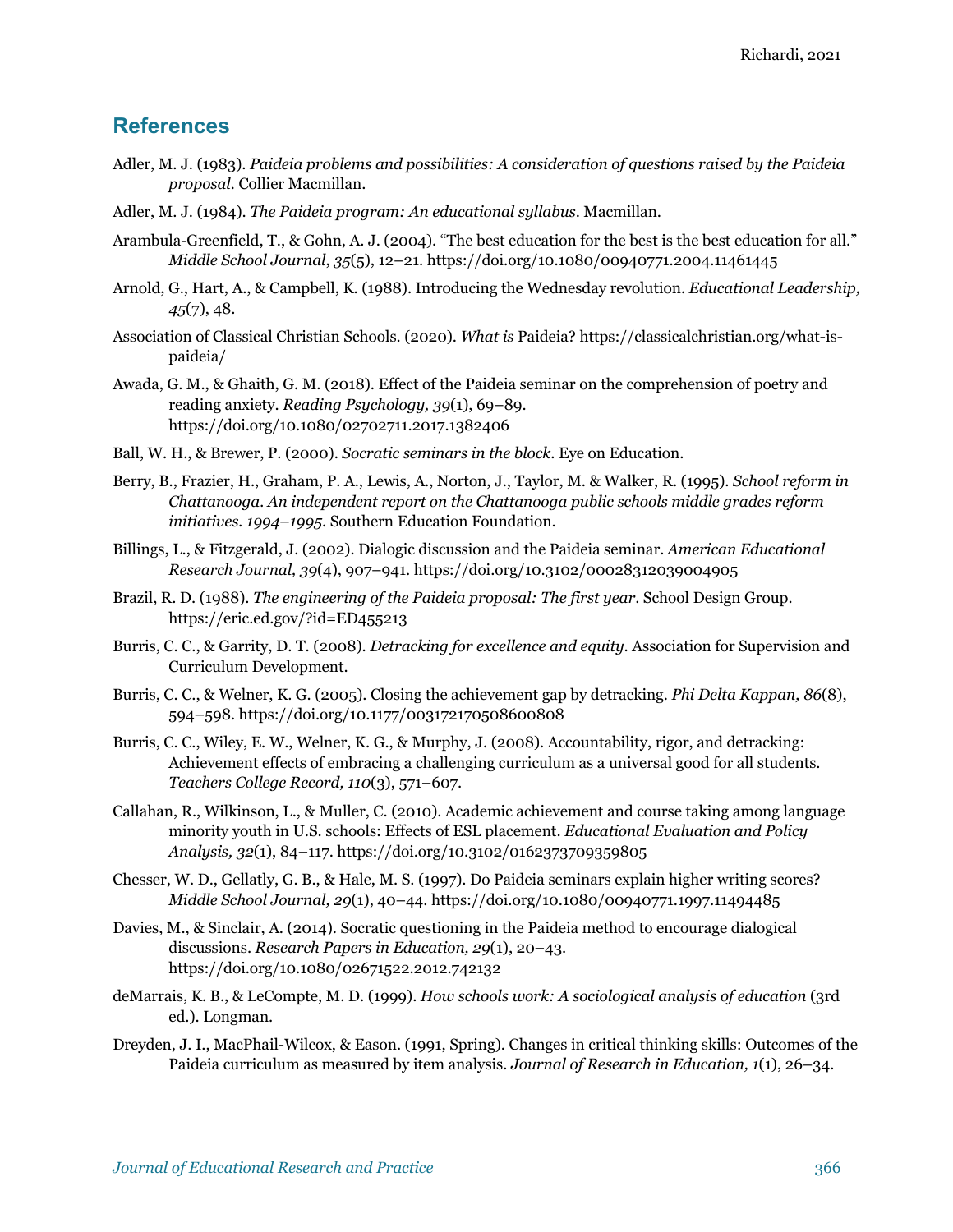- Field, S., Kuczera, M., & Pont, B. (2007). *Education and training policy: No more failures: Ten steps to equity in education*. OECD Publishing.
- Fierro, C. M. (2014). *Does how students are assigned to classrooms matter? An examination of relative achievement in tracked and untracked middle grades language arts classrooms* [Doctoral dissertation]. University of North Carolina. https://doi.org/10.17615/6p9v-ng91
- Gabbard, D., & Appleton, K. A. (2005, September). The democratic Paideia project: Beginnings of an emancipatory Paideia for today. *International Journal of Inclusive Democracy, 2*(1), 8.
- Gamoran, A. (1992). Synthesis of research: Is ability grouping equitable?. *Educational Leadership*, *50*, 11–17.
- Gamoran, A. (2010). Tracking and inequality: New directions for research and practice. In M. W. Apple, S. J. Ball, & L. A. Gandin (Eds.), *The Routledge international handbook of the sociology of education* (1st ed., pp. 213–228). Routledge. https://doi.org/10.4324/9780203863701
- Gettys, C. M., & Holt, M. A. (1993, November 10–12). *Survey assessment of Paideia teachers' perceptions concerning professional staff development* [Paper presentation]. Mid-South Educational Research Association, New Orleans, LA.
- Gettys, C. M., & Wheelock, A. (1994, September). Launching Paideia in Chattanooga. *Educational Leadership, 52*(1), 12–15.
- Hamm, J. (2018). Translanguaged Paideia seminars: Empowering emergent bilingual learners' voices. *Dialogues, 2*(1), 38–69. https://doi.org/10.30617/dialogues.2.1.4
- Hart, A. H. (1989). *Cultural change and conservation: The implementation of the Paideia proposal in four schools* [Doctoral dissertation]. University of North Carolina.
- Heipp, R. T., & Huffman, L. E. (1994). High school students' perceptions of the Paideia program. *The High School Journal, 77*(3), 206–215.
- Kanno, Y., & Kangas, S. E. N. (2014). "I'm not going to be, like, for the AP": English language learners' limited access to advanced college-preparatory courses in high school. *American Educational Research Journal, 51*(5), 848–878. https://doi.org/10.3102/0002831214544716
- Lambright, L. L. (1995, February–March). Creating a dialogue: Socratic seminars and educational reform. *Community College Journal, 65*(4), 30–34.
- Legette, K. (2020). A social-cognitive perspective of the consequences of curricular tracking on youth outcomes. *Educational Psychology Review, 32*(3), 885–900. https://doi.org/10.1007/s10648-020- 09521-5
- Liddell, H. G., & Scott, R. (1986). *An intermediate Greek-English lexicon: Founded upon the seventh edition of Liddell and Scott's Greek-English lexicon*. Clarendon Press.
- Loveless, T. (2013, April 3). *Ability grouping, tracking, and how schools work*. Brookings Institution. https://www.brookings.edu/research/ability-grouping-tracking-and-how-schools-work/
- MacPhail-Wilcox, B., Dreyden, J., & Eason, E. (1990, Spring). An investigation of Paideia program effects on students' critical thinking skills. *Educational Considerations, 17*(2), 61–67.
- Mathis, W. J. (2013). *Research-based options for education policymaking—2013 collection*. National Education Policy Center. https://nepc.colorado.edu/publication/options
- Maxwell, C. D. (2020). *A study to examine the impact of the Paideia seminar reading intervention program at a school in Connecticut* [PhD dissertation, University of Bridgeport]. https://scholarworks.bridgeport.edu/xmlui/handle/123456789/4393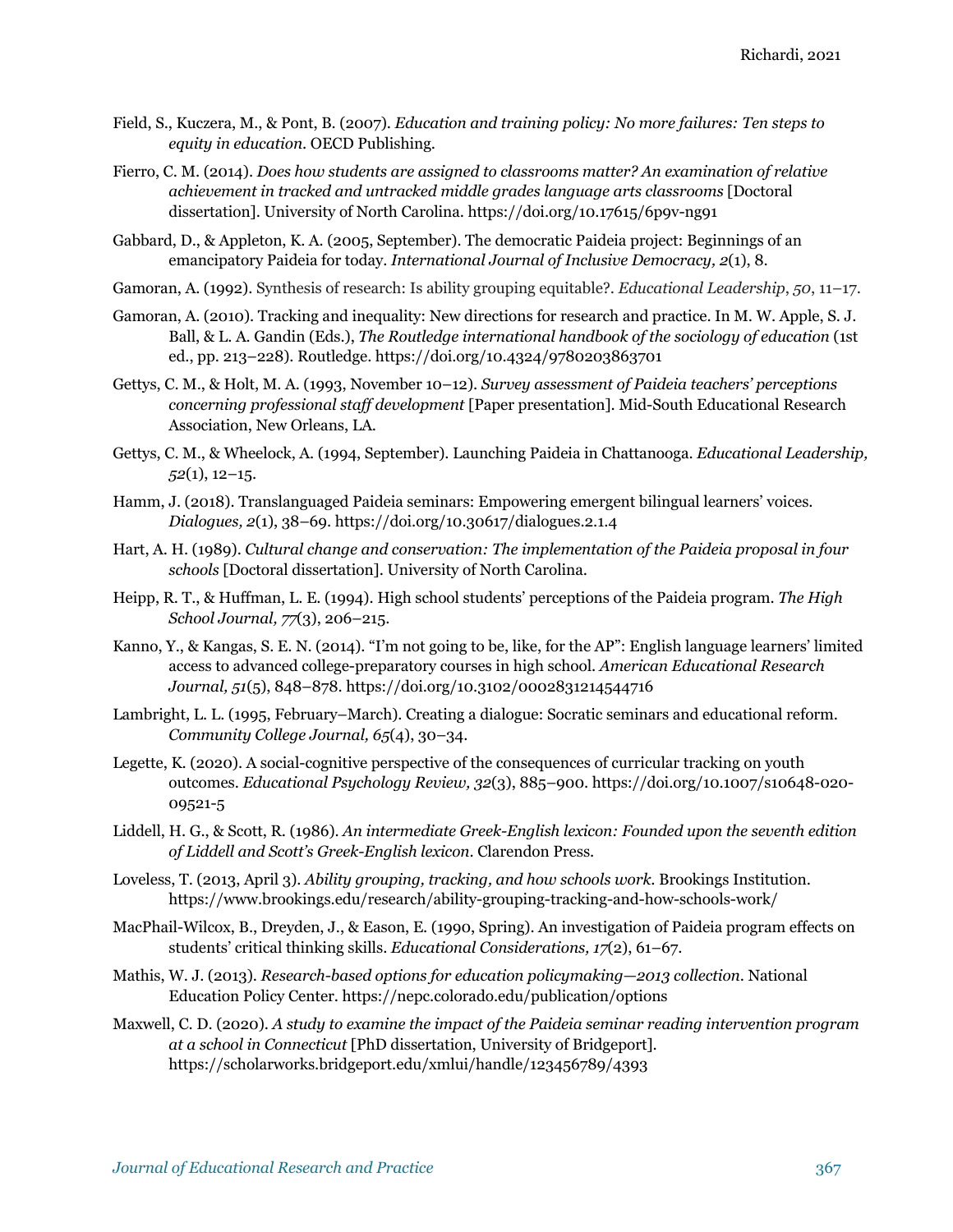- Mayer, A., LeChasseur, K., & Donaldson, M. (2018). The structure of tracking: Instructional practices of teachers leading low- and high-track classes. *American Journal of Education, 124*(4), 445–477. https://doi.org/10.1086/698453
- Mehan, H., Hubbard, L., Lintz, A., & Villanueva, I. (1994). *Tracking untracking: The consequences of placing low track students in high track classes*. NCRCDSLL.
- Northrop, L., & Kelly, S. (2019). Who gets to read what? Tracking, instructional practices, and text complexity for middle school struggling readers. *Reading Research Quarterly, 54*(3), 339–361. https://doi.org/10.1002/rrq.237
- Oakes, J. (2005). *Keeping track: How schools structure inequality*. Yale University Press.
- National Paideia Center. (n.d.) *Paideia Socratic seminar*. https://www.paideia.org/our-approach/paideiaseminar
- Paredes, M. (2017). *Effects of the Paideia seminar on fourth grade informational writing in science* [Master's thesis, California State University]. https://csusm-dspace.calstate.edu/handle/10211.3/191054
- Polite, V. C., & Adams, A. H. (1996). Improving critical thinking through Socratic seminars. *Spotlight on Student Success, 110*, 2–3. https://eric.ed.gov/?id=ED403339
- Ravitch, D., Carnoy, M., Gwiazda, R., Dukes McKenzie, F., Berry, M. F., Cahn, S., & Adler, M. (1983, November). The Paideia proposal: A symposium. *Harvard Educational Review, 53*(4), 377–411. https://doi.org/10.17763/haer.53.4.h1r2j67011712114
- Roberts, T. (2001, September 5). His life a reminder of our humanity. *Education Week*. https://www.edweek.org/education/opinion-his-life-a-reminder-of-our-humanity/2001/09
- Roberts, T. (2020, April 10). *Number of Paideia schools* [Personal communication].
- Roberts, T., & Billings, L. (1999). *The Paideia classroom: Teaching for understanding*. Eye on Education.
- Robinson, D. J. (2006). *Paideia seminar: Moving Reading comprehension from transaction to transformation* [Doctoral dissertation, University of Massachusetts Lowell]. https://citeseerx.ist.psu.edu/viewdoc/download?doi=10.1.1.115.5623&rep=rep1&type=pdf
- Rojas, L., & Liou, D. D. (2017). Social justice teaching through the sympathetic touch of caring and high expectations for students of color. *Journal of Teacher Education, 68*(1), 28–40. https://doi.org/10.1177/0022487116676314
- Schaffer, E. C., Nesselrodt, P. S., & Stringfield, S. C. (1997). *Impediments to reform: An analysis of destabilizing issues in ten promising programs*. Educational Research Service. https://eric.ed.gov/?id=ED408676
- Shepard, L. K. (1998). *A comparative study on academic achievement gains of Paideia students versus students attending a traditional school setting* [Doctoral dissertation, Tennessee State University]. https://www.elibrary.ru/item.asp?id=5514111
- Spring, J. (2016). *American education* (17th ed.). Routledge.
- Stringfield, S., Millsap, M. A., Winfield, L., Brigham, N., Yoder, N., Moss, M., Nesselrodt, P., Schaffer, E., Bedinger, S., & Gamse, B. (1997). *Urban and suburban/rural: Special strategies for educating disadvantaged children: Second year report*. U.S. Department of Education, Planning and Evaluation Service.
- Teagle, T. E. (1987). The Socratic method of teaching: Its effect on the development of critical thinking skills of upper grade elementary school students (problem-solving, questioning, inquiry) [Doctoral dissertation, Northern Arizona University]. https://elibrary.ru/item.asp?id=7488023